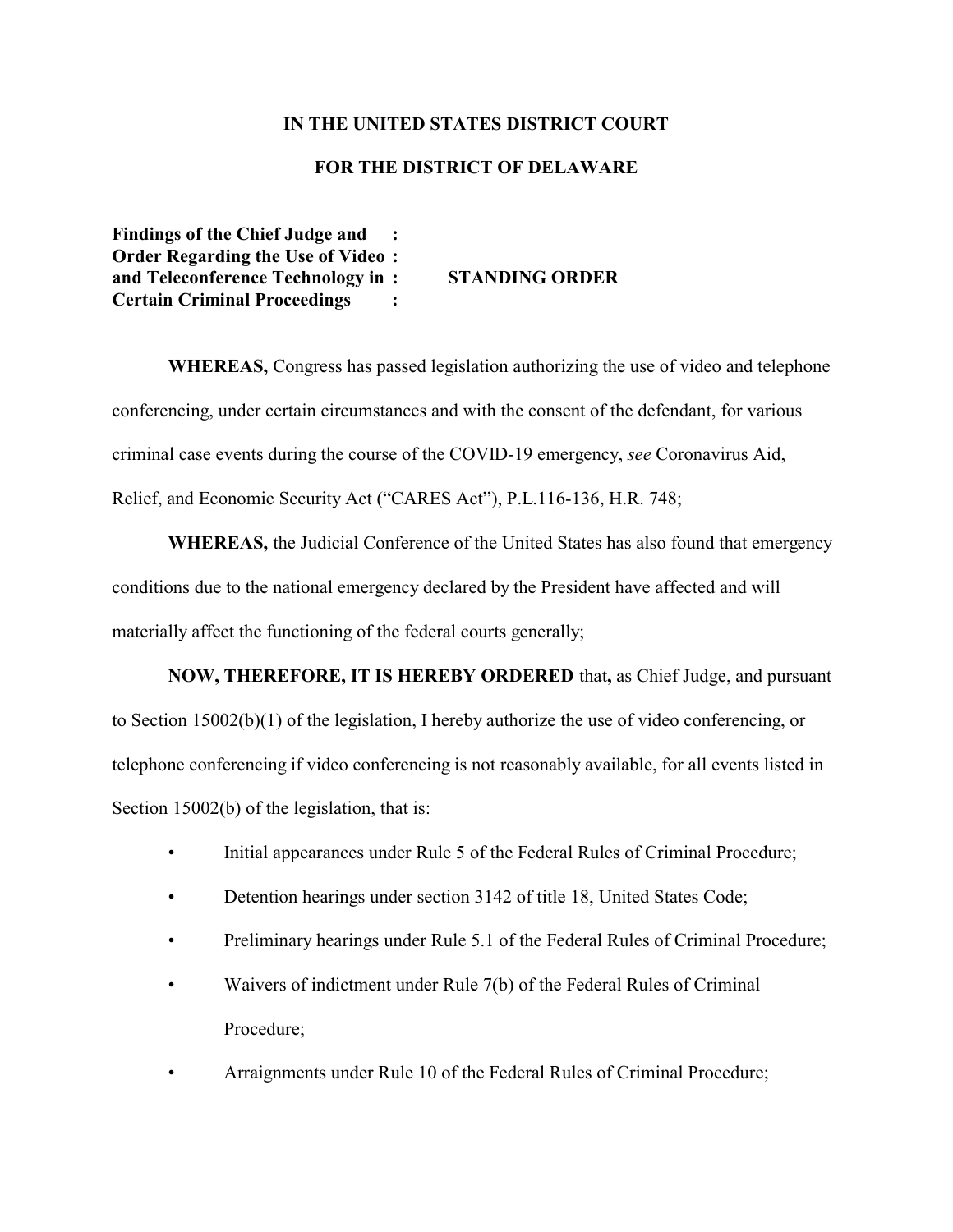- Probation and supervised release revocation proceedings under Rule 32.1 of the Federal Rules of Criminal Procedure;
- Pretrial release revocation proceedings under section 3148 of title 18, United States Code;
- Appearances under Rule 40 of the Federal Rules of Criminal Procedure;
- Misdemeanor pleas and sentencings as described in Rule  $43(b)(2)$  of the Federal Rules of Criminal Procedure; and
- Proceedings under chapter 403 of title 18, United States Code (the "Federal Juvenile Delinquency Act"), except for contested transfer hearings and juvenile delinquency adjudication or trial proceedings;

Pursuant to Section 15002(b)(2), I further specifically find that felony pleas under Rule 11 of the Federal Rules of Criminal Procedure and felony sentencings under Rule 32 of the Federal Rules of Criminal Procedure cannot be conducted in person in this District without seriously jeopardizing public health and safety, at least because of actual or reasonably likely enhanced risks to Defendants and others resulting from or attendant to the process of transfer to/from a detention center, jail, or prison and the Court. As a result, if a judge in an individual case finds, for specific reasons, that a felony plea or sentencing in that case cannot be further delayed without serious harm to the interests of justice, the judge may, with the consent of the defendant after consultation with counsel, use video conferencing, or teleconferencing if video conferencing is not reasonably available, for the felony plea or sentencing in that case. Judges may also use this authority for equivalent events in juvenile cases as described in Section 15002(b)(2)(B).

**IT IS FURTHER ORDERED** that, pursuant to Section 15002(b)(3) of the legislation,